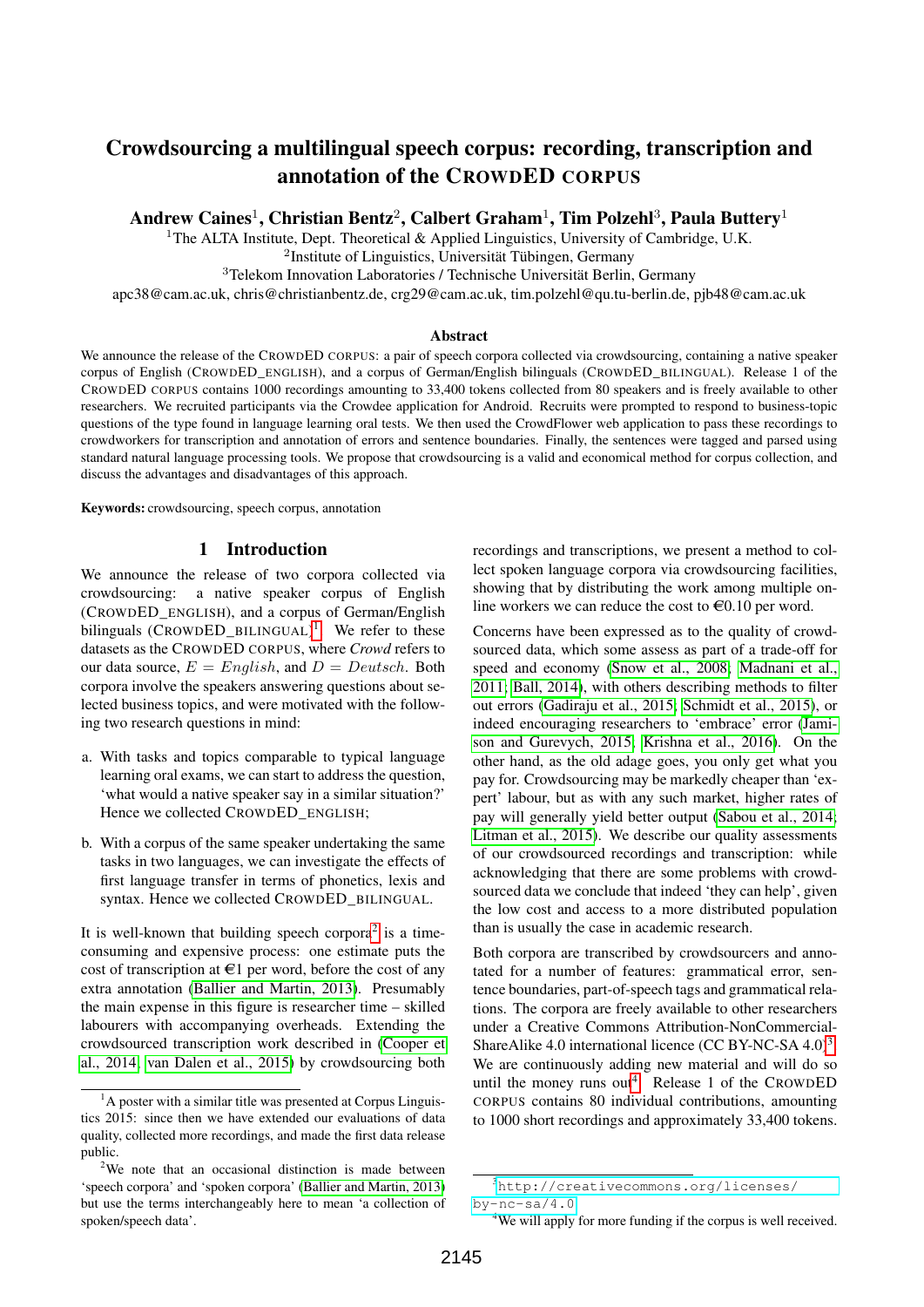#### 2 Corpus design

We propose that with the CROWDED CORPUS we can assess the suitability of crowdsourcing as a means to collect speech corpora. Such resources are generally in short supply, whereas there is great demand for them from engineers working on automatic speech recognition (ASR), computational linguists intending to build natural language processing (NLP) resources trained on spoken rather than written data, and researchers across disciplines with their own various research questions.

If it can be shown that crowdsourcing *works* for spoken corpus collection, then we potentially have a faster, cheaper method to access large numbers of people around the world, and a means to keep language models better up-to-date with current language trends and ongoing change in spoken usage – an issue common to the ubiquitous, widely-used but now aged Switchboard [\(Godfrey et al., 1992\)](#page-7-10), Fisher [\(Cieri et al., 2004\)](#page-7-11) and Broadcast News [\(Garofolo et al.,](#page-7-12) [1997\)](#page-7-12) corpora, for instance. These high-quality, carefullydesigned corpora were the outcome of huge efforts by research groups over many years. We instead propose a lightweight method (in researcher time) to collect speech corpora from 'the crowd' within months, or even weeks.

One might ask whether this lightweight method entails lower quality data. We address this issue by assessing a sample of crowdsourced soundfiles in section [4.](#page-5-0) However, ASR needs to, and does already deal with speech data captured in less-than-ideal recording environments (*e.g.* Apple's Siri, Microsoft's Cortana, Google's Voice Search). For instance, rather than laboratory conditions, data may very likely be captured by inbuilt device microphones and with unwanted background noise. Thus we view this as a data type that is ecologically valid and much needed for training of resources.

Our work is generally part of the Automated Language Teaching & Assessment project, funded by Cambridge En-glish Language Assessment<sup>[5](#page-1-0)</sup>. In addition we were awarded specific funds by Crowdee<sup>[6](#page-1-1)</sup> and CrowdFlower<sup>[7](#page-1-2)</sup> to carry out the corpus collection project detailed below. Crowdee is a crowdsourcing application for mobile devices using the Android operating system, and was identified as our source of crowd recordings. CrowdFlower acts as an online platform for multiple crowdsourcing services and is used here for transcription, basic error annotation, and ratings of 'nativelike-ness'.

#### 2.1 Monolingual English corpus: CROWDED\_ENGLISH

Our primary motivation in proposing this project was to obtain a benchmark corpus of English native speakers undertaking tasks similar to those typically contained in learner corpora. There are many such tasks, and we decided to focus initially on the business domain.

In jobEN, the Crowdee 'job' designed for CROWDED\_ENGLISH, crowdworkers were required to be resident in the United Kingdom, United States or Canada, and it was a stated requirement of the task that English should be their mother tongue. The native speaker status of our recruits was subsequently assessed by the authors plus the crowdworkers who transcribed their recordings. The recruits were also asked to find a quiet environment for recording, and were encouraged to attach a headset with external microphone rather than use the device's inbuilt microphone.

The general recording task was then explained, before the worker's consent was sought for the use and redistribution of their recordings for research purposes, and various metadata were collected: year-of-birth, gender, country of residence, number of years speaking English (used as the first alarm, if this total differed greatly from year-of-birth), highest level of education and degree subject if applicable, plus microphone type.

There were two versions of the English job ( $j$ obEN v1/v2), each of which was allocated an equal share of available funds. Each version contains two business-related scenarios (scen.1, scen.2; Table [1\)](#page-1-3) about which the crowdworkers were asked to respond to five questions (or 'prompts'). For example –

- What skills will you look for when hiring members of staff? (jobEN v1 scen.1);
- Can you suggest some appropriate gifts to give the visitors when they leave? (jobEN v1 scen.2);
- What are the benefits to companies of sponsoring sports people and sporting events?  $(jobEN V2)$ scen.1):
- Is it better to offer a 24-hour service with fewer drivers available at any one time, or a business hours service with lots of drivers on standby? (jobEN v2 scen.2).

|        | vI                            | v2                         |
|--------|-------------------------------|----------------------------|
| scen.1 | starting a retail<br>business | sports sponsorship         |
| scen.2 | hosting a business<br>trip    | starting a taxi<br>company |

<span id="page-1-3"></span>Table 1: CROWDED\_ENGLISH: two recording scenarios and two versions of jobEN.

Workers were asked to speak for approximately 15 seconds in response to each prompt. They had the facility to replay and review their recording and were asked to do so before moving on to the next prompt. In total then,  $\dot{\phi}$  jobEN featured ten prompts and workers were expected to produce approximately 150 seconds (2 mins 30) of speech.

Workers were informed that the job would take ten minutes to complete, and were allowed up to twice this duration (*i.e.* 20 minutes) before it timed out. Payment of  $\epsilon$ 2.50 was awarded to workers who provided ten recordings of sufficient duration and quality, and who apparently met the native speaker requirement (more on the quality control process in section [4](#page-5-0) below).

<span id="page-1-0"></span><sup>5</sup><http://alta.cambridgeenglish.org>

<span id="page-1-1"></span><sup>6</sup><http://www.crowdee.de>

<span id="page-1-2"></span><sup>7</sup><http://www.crowdflower.com>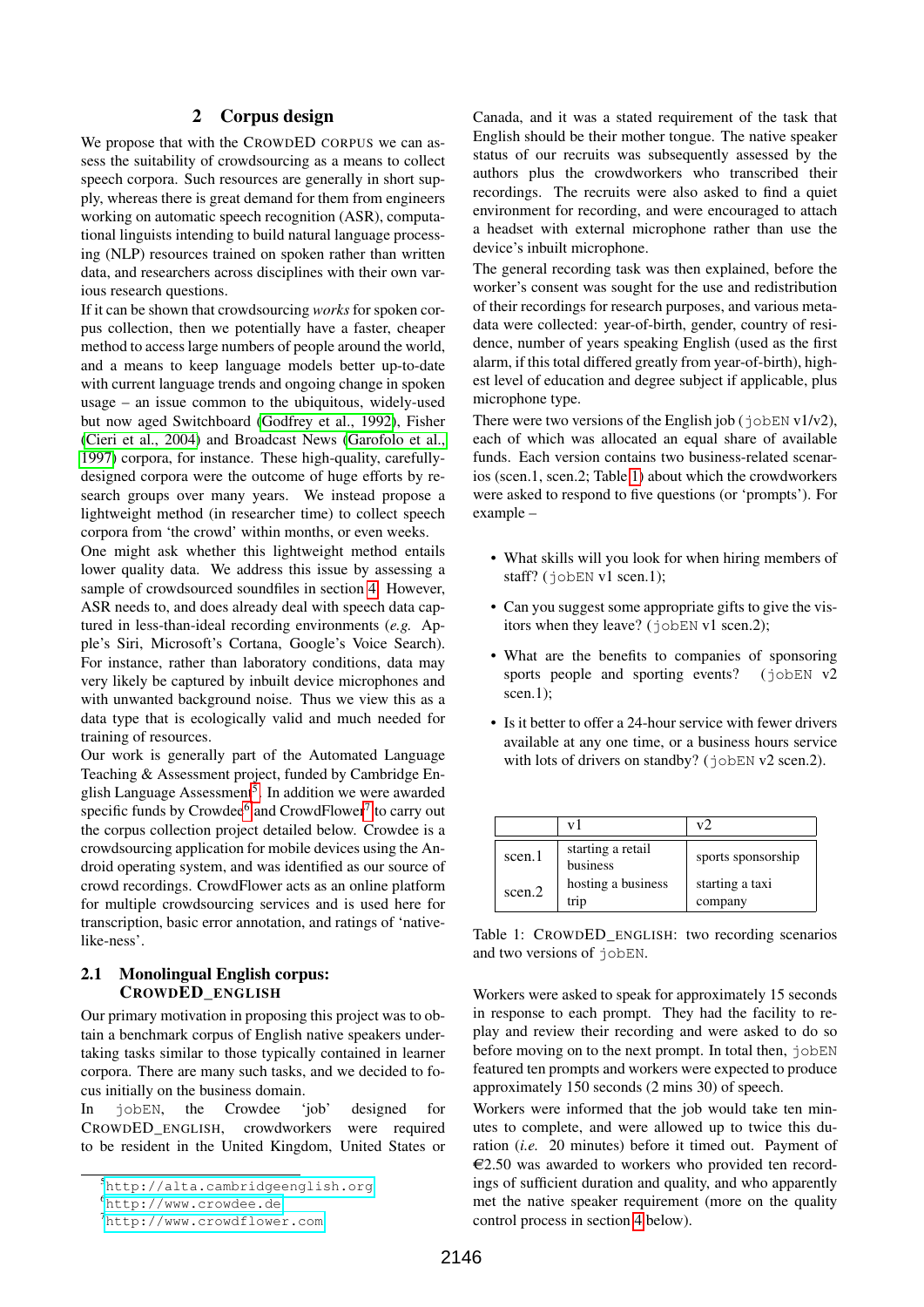#### 2.2 Bilingual German/English corpus: CROWDED\_BILINGUAL

The German/English task (jobDE/EN) designed for the bilingual corpus (CROWDED\_BILINGUAL) was similar in design to jobEN, except for the following key differences:

- Workers needed to define themselves as German/English bilinguals, and their mother tongue could be either language;
- In addition to the metadata collected in  $\exists$ obEN, for jobDE/EN we asked for: number of years speaking German, formal instruction in English (*yes/no*), formal instruction in German (*yes/no*);
- The English part of  $jobDE/EN$  involved scen.1 and scen.2 from  $\exists$  obEN v1 (Table [1\)](#page-1-3) and the German scenarios were translations of these (Table [2\)](#page-2-0);
- jobDE/EN features 20 prompts in total (10 prompts in 2 languages), and workers were therefore expected to produce approximately 300 seconds (5 mins) of speech;
- Workers were paid  $\epsilon$ 3.50 for completion of jobDE/EN, after quality assurance checks (section [4\)](#page-5-0).

|        | EN                            | DE                                             |
|--------|-------------------------------|------------------------------------------------|
| scen.1 | starting a retail<br>business | Eröffnung eines<br>Einzelhandels-<br>geschäfts |
| scen.2 | hosting a business<br>trip    | Organisieren einer<br>Geschäftsreise           |

<span id="page-2-0"></span>Table 2: CROWDED\_BILINGUAL: two recording scenarios and two languages in jobDE/EN.

## 3 Corpus collation

We now explain the supervised pipeline set up to collect and process the CROWDED\_ENGLISH and CROWDED\_BILINGUAL corpora. In broad overview, the steps are as follows:

- i. Collection of audio recordings via Crowdee;
- ii. Transcription of recordings via CrowdFlower;
- iii. Annotation of errors via CrowdFlower;
- iv. Annotation of speech-unit boundaries via Crowd-Flower;
- v. Automatic part-of-speech tagging and parsing of transcriptions using Stanford Core NLP [\(Chen and Man](#page-7-13)[ning, 2014\)](#page-7-13).

### 3.1 Recordings via Crowdee

Recordings were collected from crowdworkers via Crowdee per the procedure described in section [2.](#page-0-4) The authors were notified of any new job submissions and, having obtained a metadata file for the new recordings from the Crowdee API, we ran a supervised R program [\(R Core Team, 2015\)](#page-7-14) to quality check each worker's soundfiles. The program makes various system calls to  $SoX<sup>8</sup>$  $SoX<sup>8</sup>$  $SoX<sup>8</sup>$  and FFmpeg<sup>[9](#page-2-2)</sup> to obtain soundfile statistics and apply maximal amplification without clipping, and to convert the files from the MP4s received from Crowdee to the MP3s required by CrowdFlower (section [3.2\)](#page-3-0) and WAVs offered in the public release.

If a soundfile is found to be shorter than 10 seconds, or appears to be insufficiently loud (a mean normalized amplitude <0.01 decibels), the supervisor is alerted to the fact and prompted to review and approve or reject the file. If more than half of a worker's submitted files (their 'answer') are of insufficient quality, volume or quantity, the whole answer was rejected with an explanation why, the files were not put forward for transcription on CrowdFlower, and the worker did not receive payment.

Additionally, we verified that the speaker 'sounded like' a native speaker. Even though listeners are known to excel at the task of native speaker versus non-native speaker distinction [\(McCullough and Clopper, 2016\)](#page-7-15), we acknowledge that perception of nativelikeness remains a somewhat subjective judgement. Thus we were cautious in our assessment, and decided to ask for further judgements from CrowdFlower workers which we could refer to if in doubt (section [3.2\)](#page-3-0).

Otherwise if all appeared to be fine, and the worker was indeed perceived as a native speaker of the relevant language (English for jobEN; German or English for jobDE/EN), an approval status was posted to the Crowdee API, the worker received payment, and the soundfiles were put forward to CrowdFlower for the next stage in the corpus collation process.

Release 1 of the corpus contains a total of 80 individual contributions, amounting to 1000 short recordings with a mean duration of 16.5 seconds. Table [3](#page-2-3) shows the breakdown per corpus, and Figure [1](#page-3-1) illustrates the demography of corpus contributors: fairly balanced for gender, mainly 20-40 years old, resident in Germany, the U.K. and U.S.A., and educated to university level.

|                               | <b>ENGLISH</b> | <b>BILINGUAL</b> |
|-------------------------------|----------------|------------------|
| contributors                  | 33             |                  |
| recordings                    | 296            | 704              |
| recording duration $(\mu)$    | 21.6           | 14.3             |
| recording duration $(\sigma)$ | 6.0            | 1.8              |
| recording duration (max.)     | 30.0           | 15.0             |
| recording duration (min.)     | 10.3           |                  |

<span id="page-2-3"></span>Table 3: Recordings via Crowdee in the CROWDED corpora.

<span id="page-2-1"></span><sup>8</sup><http://sox.sourceforge.net>

<span id="page-2-2"></span><sup>9</sup><http://www.ffmpeg.org>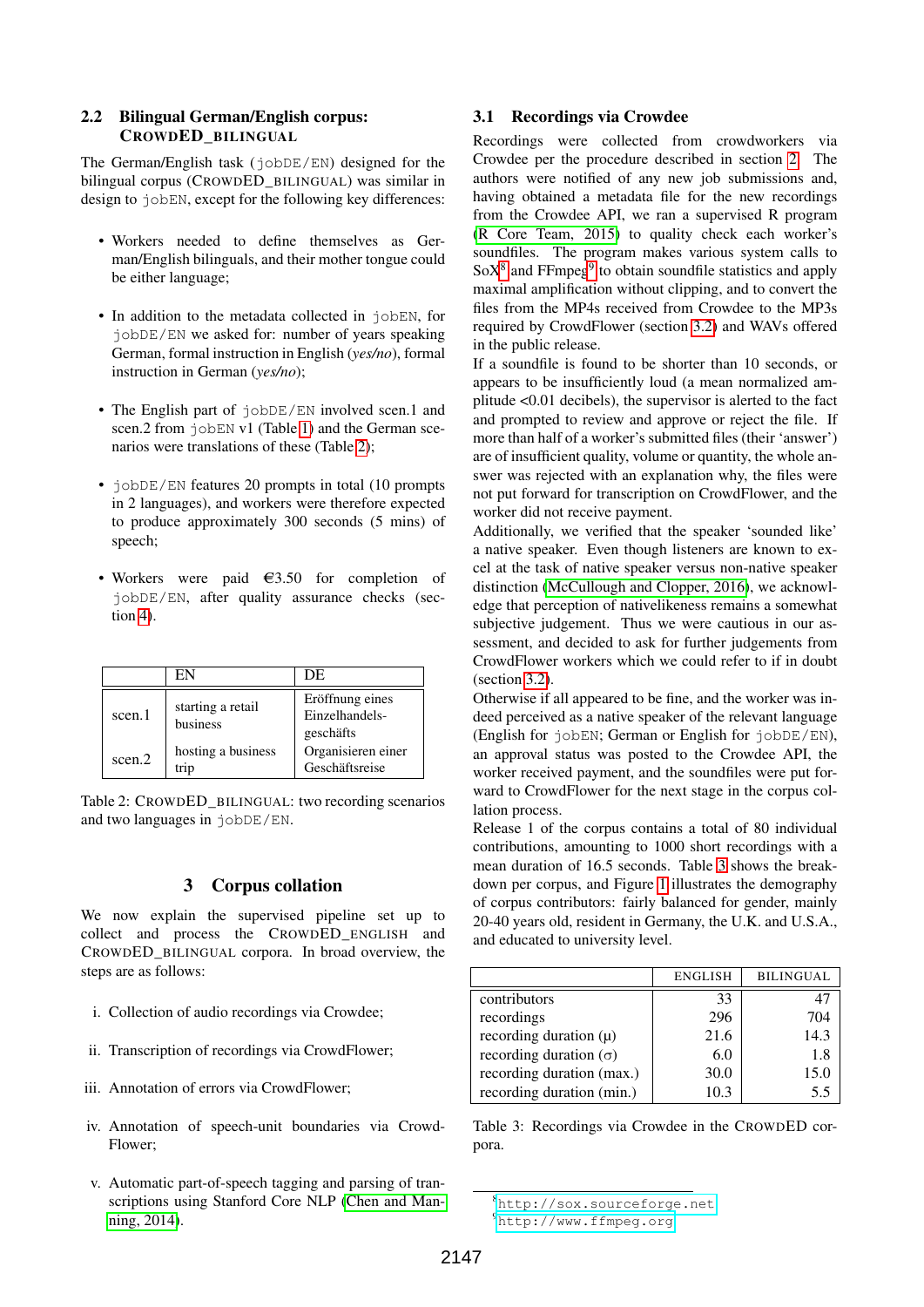

<span id="page-3-1"></span>Figure 1: Demographics of contributors to the CROWDED corpora.

#### <span id="page-3-0"></span>3.2 Transcription via CrowdFlower

Approved Crowdee soundfiles were uploaded to Crowd-Flower, where workers were asked to complete four tasks, with the instructions either in English or German accordingly (Figure [2\)](#page-4-0):

- T1. Confirm that there is spoken content in the soundfile (*true/false*);
- T2. Transcribe the speech content as faithfully as possible, using full stops to divide the text 'so that it makes most sense' (*free text*);
- T3. Write a corrected version of the transcribed text (*free text*);
- T4. How likely they think it is that English/German is the speaker's mother tongue (*scale 1 to 5*).

Each 'row' (recording) was 'judged' (worked on) by two different workers. There were ten rows to a page, upon completion of which, the worker would receive 0.90  $USD<sup>10</sup>$  $USD<sup>10</sup>$  $USD<sup>10</sup>$ . CrowdFlower offers the facility to 'quiz' workers with pre-determined gold standard questions, but this approach does not suit our task (as T2,T3,T4 are to some degree subjective). Thus, as CrowdFlower imposes no delay on payment, there was less facility for quality control and approval/rejection with these jobs. We return to this issue in section [4.](#page-5-0)

To achieve some kind of prior quality control, we restricted the job to CrowdFlower's most 'trusted' level 3 workers, and set a minimum threshold of 300 seconds working time

per page. We could not specify the workers' mother tongue, and therefore settled for residency requirements for any English language data from Crowdee jobEN and jobDE/EN – Australia, Canada, South Africa, U.K., U.S.A. – and German 'language skills' plus residency in Germany for the remaining German recordings from jobDE/EN.

We inspected every worker's set of ten transcripts, visually distinguishing between apparently substantial output and evidently substandard efforts: for example, one worker simply supplied single words or small phrases as a transcript of each recording (an unlikely set of transcripts, given the mean recording durations seen in Table [3\)](#page-2-3). Transcript sets such as these were removed from the corpus, and the recordings in question were resubmitted to CrowdFlower for transcription and annotation at additional expense. With these bad transcripts removed, we found that workers had spent an average of 33 (German) and 37 (English) minutes to write their ten transcriptions.

Seeking agreement between workers was our next challenge. For T1 and T4, evaluation is a straightforward calculation over two numerical values –  $sum(x)$  for T1 and  $mean(x)$  for T4, where x is a vector of numbers, we seek a value of 2 or more for T1, and report the rounded mean for T4. For T2 and T3 we make both transcription versions available in the corpus release, and may opt in future development to combine transcriptions following the ASR-based method described in [\(van Dalen et al., 2015\)](#page-7-1).

#### 3.3 Error annotation

As well as a faithful transcription of the recording, we also asked CrowdFlower workers to write a 'corrected' version, opting to leave this concept underspecified so as not to predispose the workers to seek out particular features, or to overly constrain what they would correct. Viewing error as another subjective notion, we wanted to see what the workers would come up with, and it remains an open question whether this is the optimal approach to crowdsourced error

<span id="page-3-2"></span><sup>10</sup>Despite our concerns that CrowdFlower payment was too low per page, at 90¢, given previously expressed ethical concerns as to exploitation of crowdworkers and failure to at least match minimum wage rates [\(Sabou et al., 2014\)](#page-7-8), 'pay' was in fact the most positively rated aspect of our CrowdFlower task in the postjob participant survey (the other dimensions being, 'instructions clear', 'test questions fair', 'ease of job').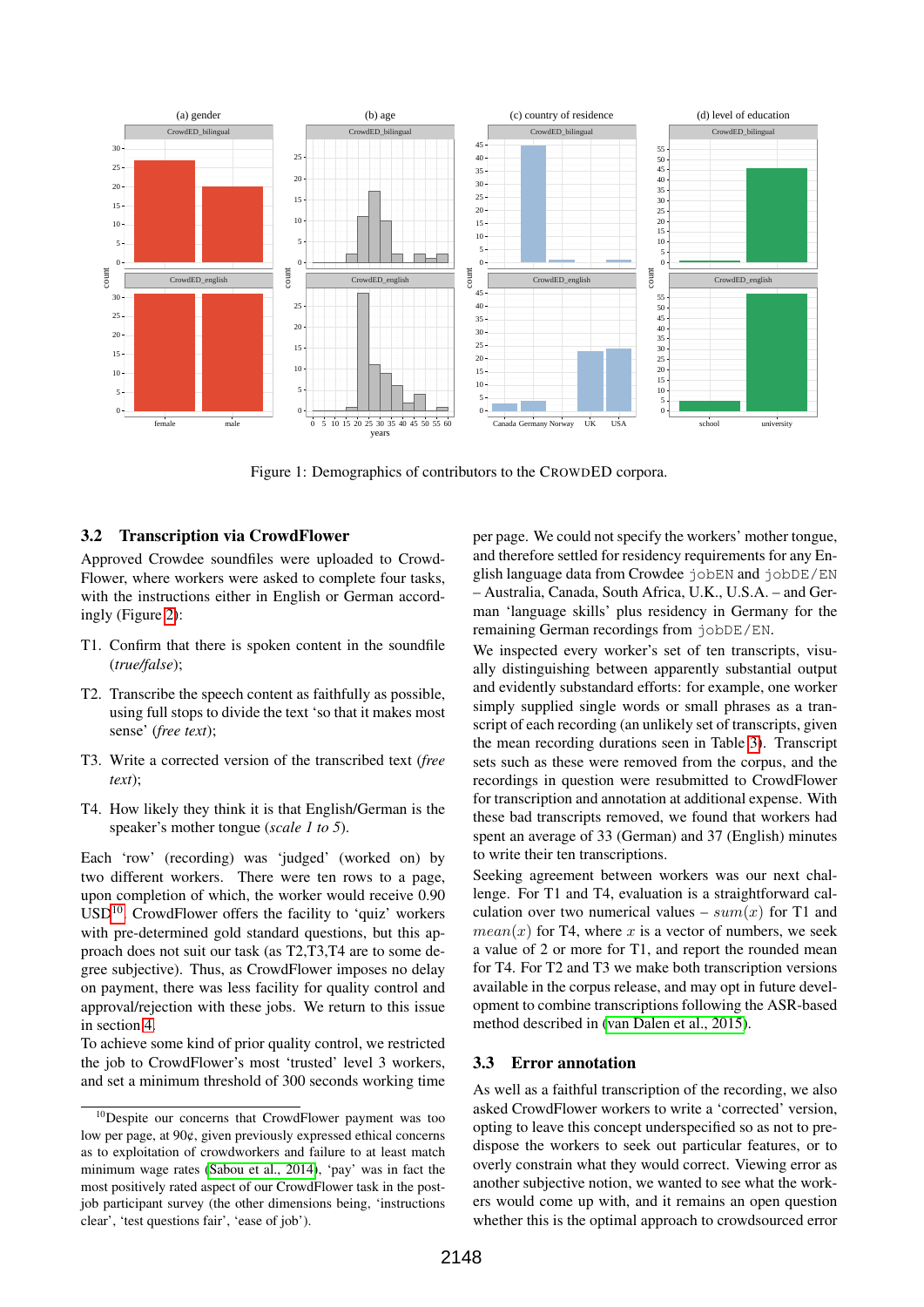| 0:00                                                                                            | 0:00                                                                                                               |  |  |
|-------------------------------------------------------------------------------------------------|--------------------------------------------------------------------------------------------------------------------|--|--|
| alternative link to MP3                                                                         | Alternativer Link zu mp3                                                                                           |  |  |
| Is there content in the audiofile?                                                              | Hat diese Audiodatei Inhalt?                                                                                       |  |  |
| Yes, there is content in the audio                                                              | <b>O</b> Ja, es ist Inhalt in dieser Audio-Aufnahme                                                                |  |  |
| No, the audio is empty of content                                                               | ○ Nein, das ist der Ton ohne Inhalt                                                                                |  |  |
| Please transcribe the recording as faithfully as possible, and use full-stops                   | Bitte schreiben Sie die Aufnahme so getreu wie möglich, und verwenden Sie                                          |  |  |
| (periods) to indicate how you would split the text up so that it makes most                     | vollstoppen (Punkt), um anzuzeigen, wie Sie den Text aufteilen, so dass es am                                      |  |  |
| sense:                                                                                          | sinnvollsten ist:                                                                                                  |  |  |
| transcription here                                                                              | Bitte hier transkribieren                                                                                          |  |  |
| <sup>O</sup> If the words are unintelligible, please write (unclear) with the brackets included | <sup>O</sup> Bei unverständlichen Worten schreiben Sie/sie bitte (unclear). Bitte immer mit Klammern ausschreiben. |  |  |
| Now please write a corrected version of the text above:                                         | Jetzt schreiben Sie bitte eine korrigierte Version des obigen Text:                                                |  |  |
| copy and paste transcription here                                                               | Kopieren Transkription hier                                                                                        |  |  |
| How likely do you think it is that English is the speaker's mother tongue?                      | Wie wahrscheinlich ist dieser Sprecher ein deutscher Muttersprachler?                                              |  |  |
| ○ Very likely                                                                                   | ○ sehr wahrscheinlich                                                                                              |  |  |
| O Quite likely                                                                                  | c) ziemlich wahrscheinlich                                                                                         |  |  |
| Can't decide                                                                                    | ○ Ich kann mich nicht entscheiden                                                                                  |  |  |
| O Quite unlikely                                                                                | c ziemlich unwahrscheinlich                                                                                        |  |  |
| ○ Very unlikely                                                                                 | ○ sehr unwahrscheinlich                                                                                            |  |  |

<span id="page-4-0"></span>Figure 2: CrowdFlower transcription jobs for English (left) and German (right) recordings.

annotation.

Since at least two crowdworkers worked on each recording, we have multiple corrected versions of the transcript. We do not attempt to decide between hypothesised corrections, where there is disagreement. Instead, we present all proposed error corrections made by the workers. For example, texts [\(1\)](#page-4-1) and [\(2\)](#page-4-2) show how two different workers may disagree on the target hypothesis for the same recording, with 'error zones' in parentheses, the 'error' marked <e>, and the 'correction' marked <c>:

- <span id="page-4-1"></span>(1)  $(\emptyset_{\leq e} | \text{the}_{\leq c} )$  most effective ways to advertise a new shop nowadays is on the internet especially on social networks like facebook because there can spread information about your new shop very cheap and (easy<sub><e></sub>|easily<sub><c></sub>).
- <span id="page-4-2"></span>(2) ( $\emptyset$ <sub>ce></sub>|the<sub>sc></sub>) most effective ways to advertise a new shop nowadays is  $(one<sub>es</sub> | over<sub>cos</sub>)$  the internet especially on social networks like facebook because there can spread information about your new shop very cheap and easy.

We note in this example that the workers have opted to focus on lexical corrections only, opting to ignore the possible syntactic error that is, *there can spread information*. We propose that a full evaluation of the error annotations in the CROWDED CORPUS would be a fruitful future project, involving further crowdsourced judgements as to correction validity and to select between hypotheses.

### 3.4 Speech unit boundary annotation

We also sought annotation of sentence-like boundaries, which we asked CrowdFlower workers to indicate with full stops (periods). Speech is of course not neatly punctuated as writing usually is. Furthermore, NLP tools are for the most part trained on and designed to work best with written language, in which the sentence is a fundamental unit of analysis. Until speech-specific NLP tools are produced, the best strategy available is to adapt speech data to something like normal written form [\(Caines and Buttery, 2014;](#page-6-2) [Moore](#page-7-16) [et al., 2015\)](#page-7-16), and as part of this it is preferable to segment larger texts into smaller sentence-like units, where possible. However, the status of the *sentence* concept is more doubtful in spoken language, and thus following guidelines set out by the Linguistic Data Consortium we refer to the *SU* ('speech unit') as it carries less implication of *grammaticality* than 'sentence' does [\(Strassel, 2003\)](#page-7-17).

As with error annotation, where there is disagreement this information is retained by virtue of both transcripts being made available, thereby acknowledging that SU delimitation is a highly subjective task. For instance, consider the combined transcription below, which has been annotated with different hypothesised SU boundaries by two different crowdworkers, marked <1>and <2>:

```
appropriate gifts could be things
the country is very well known or
famous for like treats food clothes
\cdot<1> just things like this \cdot<1>.<2>
yeah \cdot <1>, <2>
```
In this example there is agreement on the final two of the three hypothesised sentence boundaries. We would therefore accept these two boundaries, and treat a decision on the first proposed boundary (after *clothes*) as an empirical matter. This is another potential task for future work in which one might use, for example, a probabilistic language model to choose between competing SU hypotheses.

### 3.5 Part-of-speech tagging and parsing

Finally we processed the faithful transcript (as opposed to the corrected one) of every soundfile with Stanford Core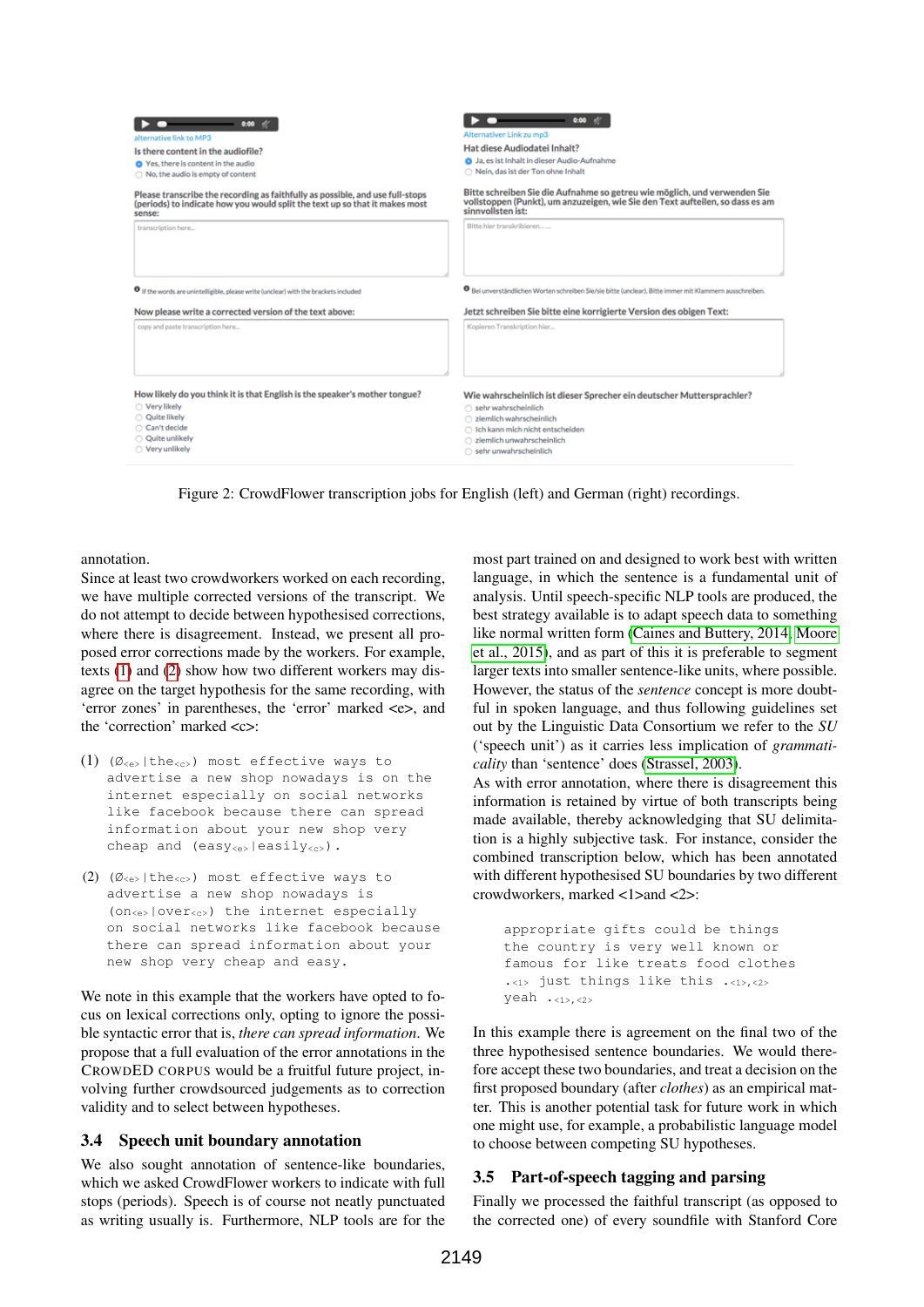NLP [\(Manning et al., 2014\)](#page-7-18). The XML output for both German and English transcripts gives part-of-speech tags, a constituency parse in XML format, and an additional dependency parse in Universal Dependencies format [\(Marn](#page-7-19)[effe et al., 2014\)](#page-7-19).

### 4 Corpus quality

<span id="page-5-0"></span>Corpus quality assurance (QA) checks included the following:

- 1. By Crowdee workers:
	- i. Asked to use an external microphone if possible;
	- ii. Asked to find a quiet environment;
	- iii. Asked to listen back to their recordings and re-do if of poor quality.
- 2. By CrowdFlower workers:
	- i. Asked if the soundfile has content;
	- ii. Asked to rate the speaker's nativelikeness.
- 3. By the authors of this paper:
	- i. Obtain soundfile statistics using SoX and the inspection of any recordings deemed to be too short  $(\leq 10$ sec.) or quiet  $(\leq 0.01$ dB);
	- ii. Inspect the transcription set of each CrowdFlower worker to check for whole-job failure;
	- iii. Transcribe a sample of Crowdee soundfiles, treat these as the gold standard reference transcripts for calculation of word-error-rates (WER).

#### 4.1 Crowdee recordings

At the time of writing, 21% of Crowdee submissions were rejected for various reasons relating to recording quality, recording durations, and apparent non-suitability (*i.e.* nonnativeness) of the worker for the job. In most cases we were able to reject the recordings before 'auto approval' kicked in three days after submission. In those few cases for which we responded too late, this unfortunately has to be assigned as an extra cost in the price of collecting the corpus.

We actually put 1724 Crowdee recordings forward for transcription in CrowdFlower, but for reasons explained in the next section we do not have two transcriptions for all of them, and so only 1000 of these feature in the first release of the CROWDED CORPUS. Figure [3](#page-6-3) shows the nativelikeness ratings given by CrowdFlower workers having heard each recording. In CROWDED\_BILINGUAL in which the speakers could be either German or English native speakers so long as they were bilingual, we see that the majority were perceived to be German native speakers, which is probably indicative of Crowdee's origins as a Berlin-based application with a local workforce. CROWDED\_ENGLISH on the other hand is confirmed as a predominantly English native speaker corpus.

#### 4.2 CrowdFlower transcriptions

We had a greater problem with the quality of CrowdFlower data: lack of the facility to withhold payment until we could review workers' output meant that we paid for many transcripts that were too brief, nonsensical, or completely missing<sup>[11](#page-5-1)</sup>. We realise that part of the appeal of the crowdsourcing method is that it is a relatively unsupervised, nonlabour-intensive process for the corpus collators, and we do not wish to undermine that. However, even a cursory visual check on a set of transcripts immediately distinguishes the very bad data from the normal, good quality data. Unfortunately, even such a speedy task could not be completed before payment had already been made to the CrowdFlower workers. Alternatively at source, an automatic check using regular expressions would enable filtration of bad data at the point of worker submission, pre-payment; however, no such facility was available in CrowdFlower at the time of writing, even though it would be greatly beneficial to quality control.

Transcription quality from CrowdFlower workers has been somewhat problematic: we have rejected six-in-ten of the 3300 transcriptions received so far on the basis of their poor quality. Thus we have two good quality transcriptions for 1000 of our Crowdee recordings, and this is the dataset we release first. For the remaining 724 recordings, the relevant soundfile has been re-uploaded to CrowdFlower for another attempt at crowdsourced transcription. Good quality transcription and recording sets will be made available in a future release of the CROWDED CORPUS.

We randomly sampled 2.5% of the English and German transcriptions received from CrowdFlower, transcribed them and obtained mean word error rates of 30% and 42% respectively. In future work we could return to investigate whether transcription errors are systematic and/or determined by recording factors such as mother tongue of speaker, soundfile quality, *etc*.

Despite these transcription error rates, we maintain that crowdsourcing is an effective method for corpus collation for two reasons: first, it may be that there are ways to better control data quality at the transcription stage – whether via CrowdFlower settings, or by using a different service; secondly, it should be remembered that transcription is a highly subjective activity for which 'gold standard' is a misleading term. Instead, we can think of individual transcripts as hypotheses, each of which may capture different *truths* (and errors) from the target recording. We therefore have data akin to *crowd truth*: the idea that "measuring annotations on the same objects of interpretation across a crowd will provide a useful representation of their subjectivity and the range of reasonable interpretations" [\(Aroyo and Welty,](#page-6-4) [2015\)](#page-6-4). In future we intend to investigate whether merging multiple transcriptions to a single version improves transcription quality, as the work by [van Dalen et al. \(2015\)](#page-7-1) suggests it should.

<span id="page-5-1"></span><sup>11</sup>*e.g.* One worker's ten transcripts were, fdzvt, gfbh, srevt, jxfb fgh, dsfbzt, zv fyxdf, dsaf as, fdghx, gtsyv, sfdtvg. This was not the only such example.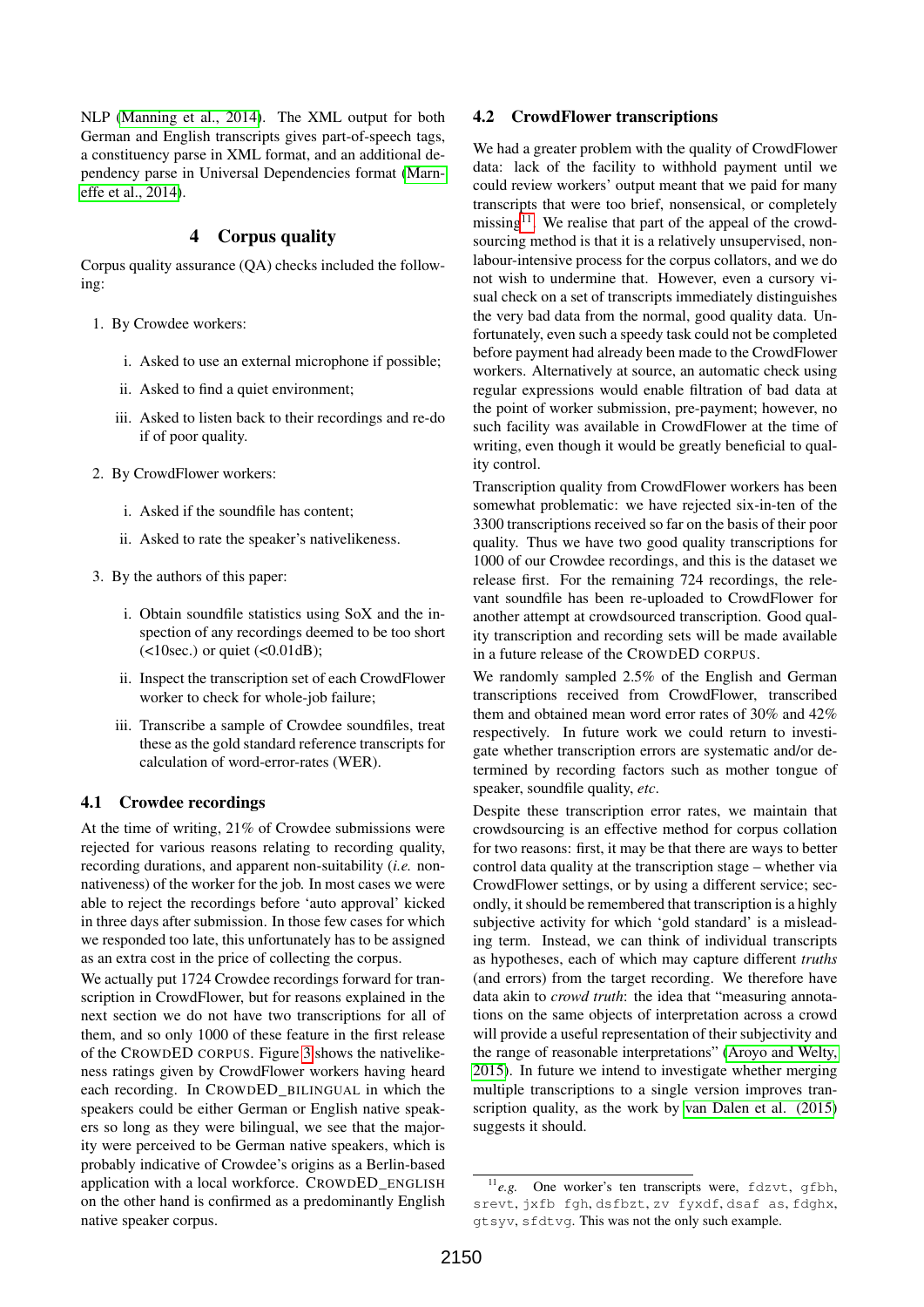

<span id="page-6-3"></span>Figure 3: 'Nativelikeness' of Crowdee speakers as judged by CrowdFlower workers.

## 5 Summary

We have presented the CROWDED CORPUS, two new crowdsourced speech corpora in which recruits respond to business-topic questions (where constraint of topic may prove to be a useful design feature [\(Caines and Buttery,](#page-6-5) [in press\)](#page-6-5)). CROWDED\_ENGLISH features native speakers of English; CROWDED\_BILINGUAL features German/English bilinguals. Release 1 of the CROWDED COR-PUS contains 1000 recordings from 80 speakers, which range from 5 to 30 seconds in duration (Table [4\)](#page-6-6). Each recording has been transcribed at least twice, amounting to 33,400 tokens (summing over means of the transcript set for each recording).

|                      | <b>ENGLISH</b> | <b>BILINGUAL</b> |
|----------------------|----------------|------------------|
| recruited speakers   | 33             |                  |
| approved recordings  | 296            | 704              |
| approved transcripts | 592            | 1408             |
| token count          | 14,570         | 18,848           |

<span id="page-6-6"></span>Table 4: CROWDED CORPUS release 1.

All Crowdee recordings and corresponding CrowdFlower transcripts are made freely available to other researchers $^{12}$  $^{12}$  $^{12}$ . By using crowdsourcing services for recording, transcription and annotation, we have demonstrated a fast and efficient method to collate speech corpora. Having to date spent  $\epsilon$ 350 on Crowdee recordings, \$500 on Crowd-Flower transcriptions, and an estimated £2000 in researcher time, at today's currency exchange rates $13$  this amounts to  $\epsilon$ 3539, or  $\epsilon$ 0.10 per token in the corpus, well below the  $\epsilon$ 1/token rate referred to by [Ballier and Martin \(2013\)](#page-6-0). With this there are some issues of data quality, but these are not insurmountable, and may in fact be part and parcel of a move toward 'crowd truth' [\(Aroyo and Welty, 2015\)](#page-6-4). We view the CROWDED CORPUS as useful for investigations of first language transfer, learner-native speaker comparisons, and other as yet unanticipated purposes.

#### 6 Acknowledgements

We gratefully acknowledge receipt of funding from Crowdee, CrowdFlower, and Cambridge English, University of Cambridge. We are grateful for the assistance of André Beyer of Technische Universität Berlin, Wil Stevens of CrowdFlower, and Dr Rogier van Dalen of Cambridge University Engineering Department. We also thank the three anonymous LREC reviewers for their helpful comments and questions.

#### 7 Bibliographical References

- <span id="page-6-4"></span>Aroyo, L. and Welty, C. (2015). Truth is a lie: Crowd truth and the seven myths of human annotation. *AI Magazine*, 36(1):15–24.
- <span id="page-6-1"></span>Ball, P. (2014). Strength in numbers. *Nature*, 506(7489):422–423.
- <span id="page-6-0"></span>Ballier, N. and Martin, P. (2013). Developing corpus interoperability for phonetic investigation of learner corpora. In Ana Díaz-Negrillo, et al., editors, *Automatic treatment and analysis of learner corpus data*. John Benjamins, Amsterdam.
- <span id="page-6-2"></span>Caines, A. and Buttery, P. (2014). The effect of disfluencies and learner errors on the parsing of spoken learner language. In *Proceedings of the First Joint Workshop on Statistical Parsing of Morphologically Rich Languages and Syntactic Analysis of Non-Canonical Languages*.
- <span id="page-6-5"></span>Caines, A. and Buttery, P. (in press). The effect of examination topic on opportunity of use in learner corpora. In Vaclav Brezina et al., editors, *Learner Corpus Research: New perspectives and applications*. Bloomsbury, London.

<span id="page-6-7"></span><sup>12</sup>[http://apc38.user.srcf.net/resources/](http://apc38.user.srcf.net/resources/#crowded) [#crowded](http://apc38.user.srcf.net/resources/#crowded)

<span id="page-6-8"></span><sup>13</sup>Source: <http://www.xe.com>, accessed 2016-03-09.